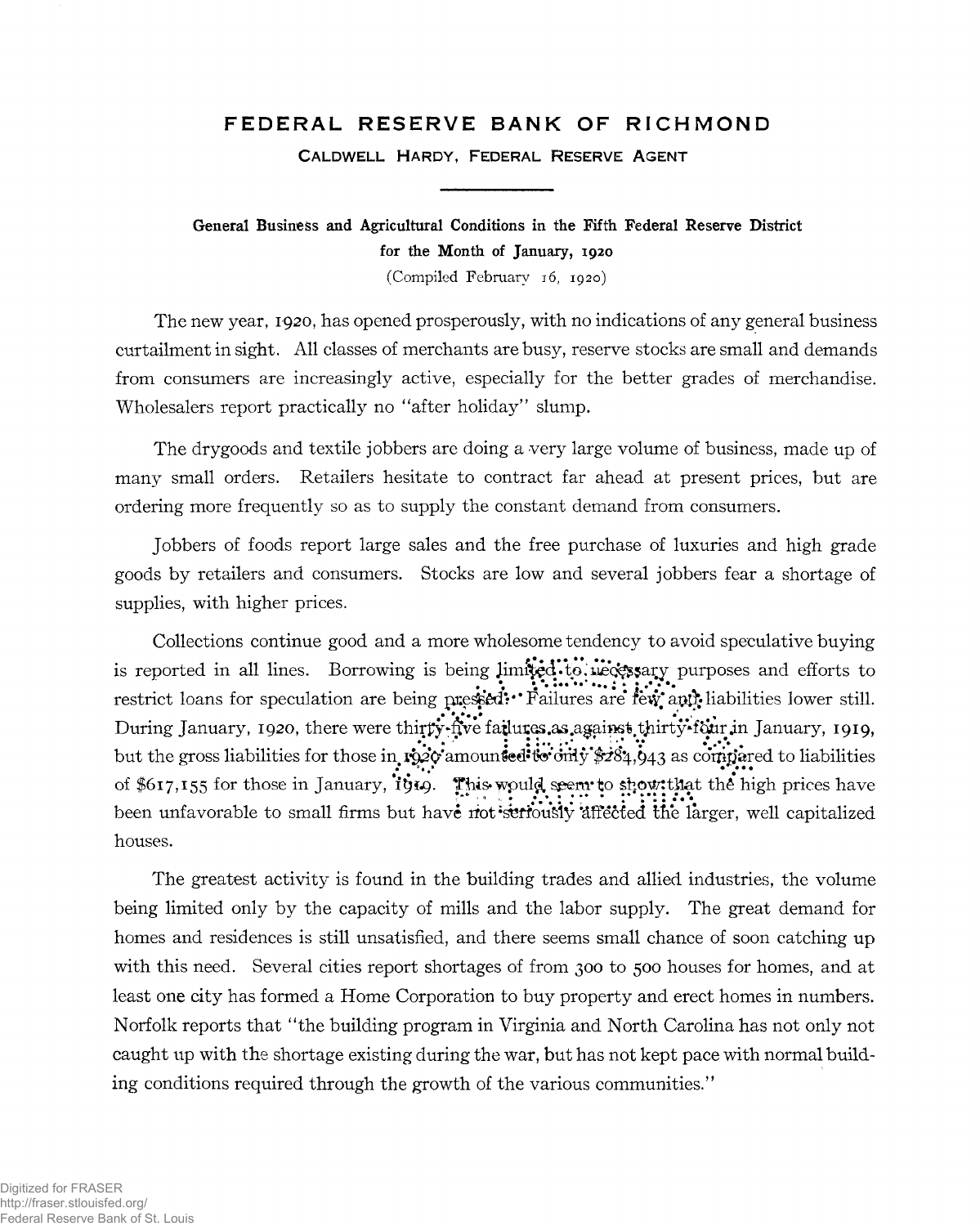## FEDERAL RESERVE BANK OF RICHMOND

BALANCE SHEET AS OF FEB. 20, 1920

## **RESOURCES**

| CASH RESERVES                                                           |                              |                   |
|-------------------------------------------------------------------------|------------------------------|-------------------|
| Gold Redemption Fund-Federal Reserve Notes                              | \$9,720,55249                |                   |
|                                                                         | 33,380,145 00                |                   |
|                                                                         | 28,355,913 13                |                   |
| Gold Certificates and Coin                                              | 2,319,825 00                 |                   |
| Gold with Foreign Agencies                                              | 5,528,285 75                 |                   |
| Legal Tender Notes                                                      | 186,900 00                   |                   |
| Silver Certificates and Coin                                            | 120,831 75                   |                   |
| Total Cash Reserves                                                     |                              | $$79,612,453$ 12  |
|                                                                         |                              |                   |
| UNCOLLECTED ITEMS, ETC.                                                 |                              |                   |
| National and Federal Reserve Bank Notes (Other Banks)                   | 210,000 00                   |                   |
| Federal Reserve Notes and Other Currency (Other Banks)                  | 1,618,735 00                 |                   |
| Nickel and Copper Coin                                                  | 10 69                        |                   |
| Checks and Other Cash Items                                             | 145,700 01                   |                   |
| Exchange for Clearing House                                             | 2,996,173 98                 |                   |
| 5% Fund against Federal Reserve Bank Notes (Our Own)                    | 503,300 00                   |                   |
| Overdratts                                                              | 73,465 54                    |                   |
| Transit Items                                                           | 65,488,148 42                |                   |
| Total Uncollected Items, etc                                            | .                            | 71,035,533 64     |
| <b>EARNING ASSETS</b>                                                   |                              |                   |
| Bills Discounted and Bought                                             | 114,045,782 15               |                   |
| U. S. Government Securities                                             | 13,494,600 00                |                   |
|                                                                         |                              |                   |
|                                                                         | $$127,540,382$ 15            |                   |
| LESS Unearned Discount and Reserves for Depreciation in U.S. Securities |                              |                   |
| $(\text{after deducting accrued interest}) \dots \dots$                 | 282,223 53                   |                   |
| Total Liquid Value Earning Assets                                       | a kacamatan ing Kabupatèn Ka | 127,258,158 62    |
| <b>MISCELLANEOUS ASSETS</b>                                             |                              |                   |
|                                                                         |                              |                   |
| Advance to U.S. Government for War Loan Expenses                        | 221,125 68                   |                   |
|                                                                         | 24,286 94                    |                   |
| Real Estate and Equipment                                               | 563,284 12                   |                   |
| Total Miscellaneous Assets.                                             |                              | 808,696 74        |
| TOTAL RESOL                                                             |                              | \$278,714,842 12  |
|                                                                         |                              |                   |
| LIABIL                                                                  |                              |                   |
| CAPITAL AND PROFITS                                                     |                              |                   |
| Capital Paid In.                                                        | 4,540,200 00                 |                   |
|                                                                         | 5,820,462 63                 |                   |
|                                                                         | 702,725 28                   |                   |
| Total Capital and Profits.                                              |                              | 11,063,387 91     |
| NOTE CIRCULATION, DEPOSITS, ETC.                                        |                              |                   |
| Federal Reserve Notes in Actual Circulation (Our Own)                   | 129,632,050 00               |                   |
| Federal Reserve Bank Notes in Actual Circulation (Our Own).             | 11,644,752 00                |                   |
|                                                                         |                              |                   |
| $U. S. T$ reasurer                                                      | 1,515,868 77                 |                   |
| Member Banks' Reserves                                                  | 60,296,335 88                |                   |
| Foreign Government Credits                                              | 3,542,408 75                 |                   |
| Cashier Checks                                                          | 78,115 33                    |                   |
| Deferred Availability Items (Transit)                                   | 60,905,892 05                |                   |
| Reserve for Taxes Other than Franchise Tax                              | 19,970 00                    |                   |
| All Other Liabilities                                                   | 16,061 43                    |                   |
| Total Circulation, Deposits, etc                                        | .                            | 267,651,454 21    |
| TOTAL LIABILITIES                                                       | $\sim$ $\sim$ $\sim$         | $$278,714,842$ 12 |
|                                                                         |                              |                   |
| Memo:                                                                   |                              |                   |
| Due U.S. Treasurer by Member Depositary Banks                           |                              | $$1,494$ 00       |

 $\equiv$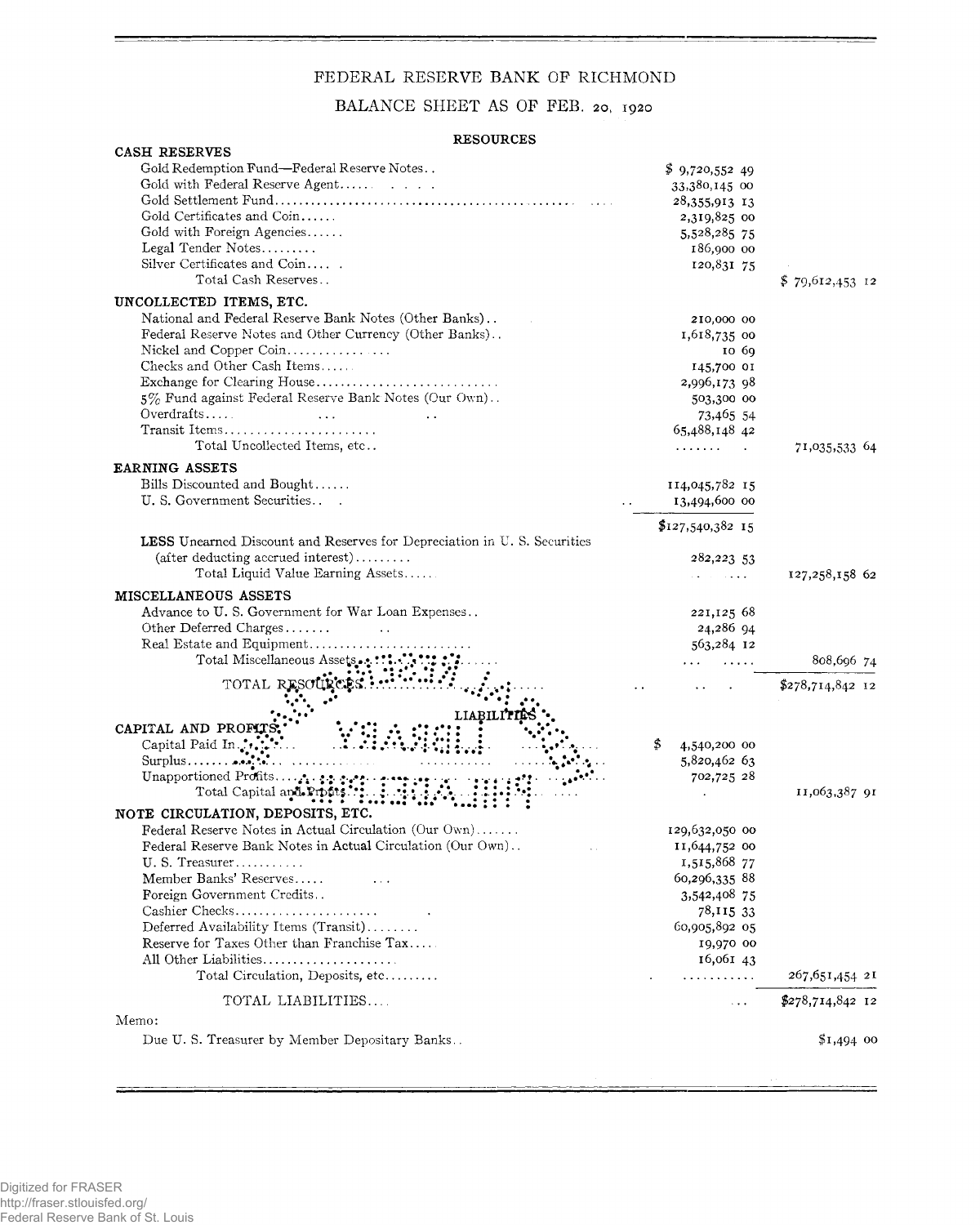The figures for building permits for January follow:

|                                           | December    | January     | Decrease               |
|-------------------------------------------|-------------|-------------|------------------------|
| Number of Cities Reporting                | 23          | 21          | -2                     |
| Number of Permits Issued                  | 2,178       | 2.066       | II2<br><b>Contract</b> |
| Estimated Cost of New Construction,       |             |             |                        |
| Improvements and Repairs.<br>$\mathbf{r}$ | \$7,337,260 | \$6,932,197 | \$405,063              |

There is widespread dissatisfaction with the inefficiency of labor. Several reports give sixty to seventy per cent, of pre-war production as the best that can be gotten now. Wages of labor show no lower tendency, but, on the other hand, advances are noted in some particular lines. A majority of reports show, however, that labor is more abundant and better satisfied at present than it was thirty or sixty days ago.

Cotton manufacturing plants are making large profits and there is considerable trading in mill stocks. Many mills are remodeling and replacing obsolete machinery with modern equipment.

Furniture manufacturers can not fill their orders. Raw material, especially good grades of lumber and glass, is very hard to secure even at abnormally high prices.

Coal producers are running below capacity, because of car shortage.

Paper manufacturers are very active and far behind with their orders, with a shortage of pulp. The rag market is easing, due to large imports of rags.

Demands for empty cars exceed the supply in every line of business reported and one shipper of perishable goods reports that it has been necessary to close one plant because of the impossibility of making deliveries before the goods are spoiled.

Crops are bringing high prices, and indications are that farmers are purchasing new agricultural implements freely. The wagon trade is especially active, with factories rushed to fill orders and raw material scarce.

The boll weevil was seriously felt last fall in South Carolina and reports indicate a general uncertainty regarding cotton planting this year over about half of that State. The Piedmont and eastern sections of South Carolina, however, have had unprecedented prosperity. Trading in real estate in these sections is very active and at high prices; much of it is speculative and unhealthy.

The North Carolina tobacco crop as reported has exceeded Government estimates already, with probably 3,000,000 pounds still for sale. In addition, approximately 3,000,000 pounds